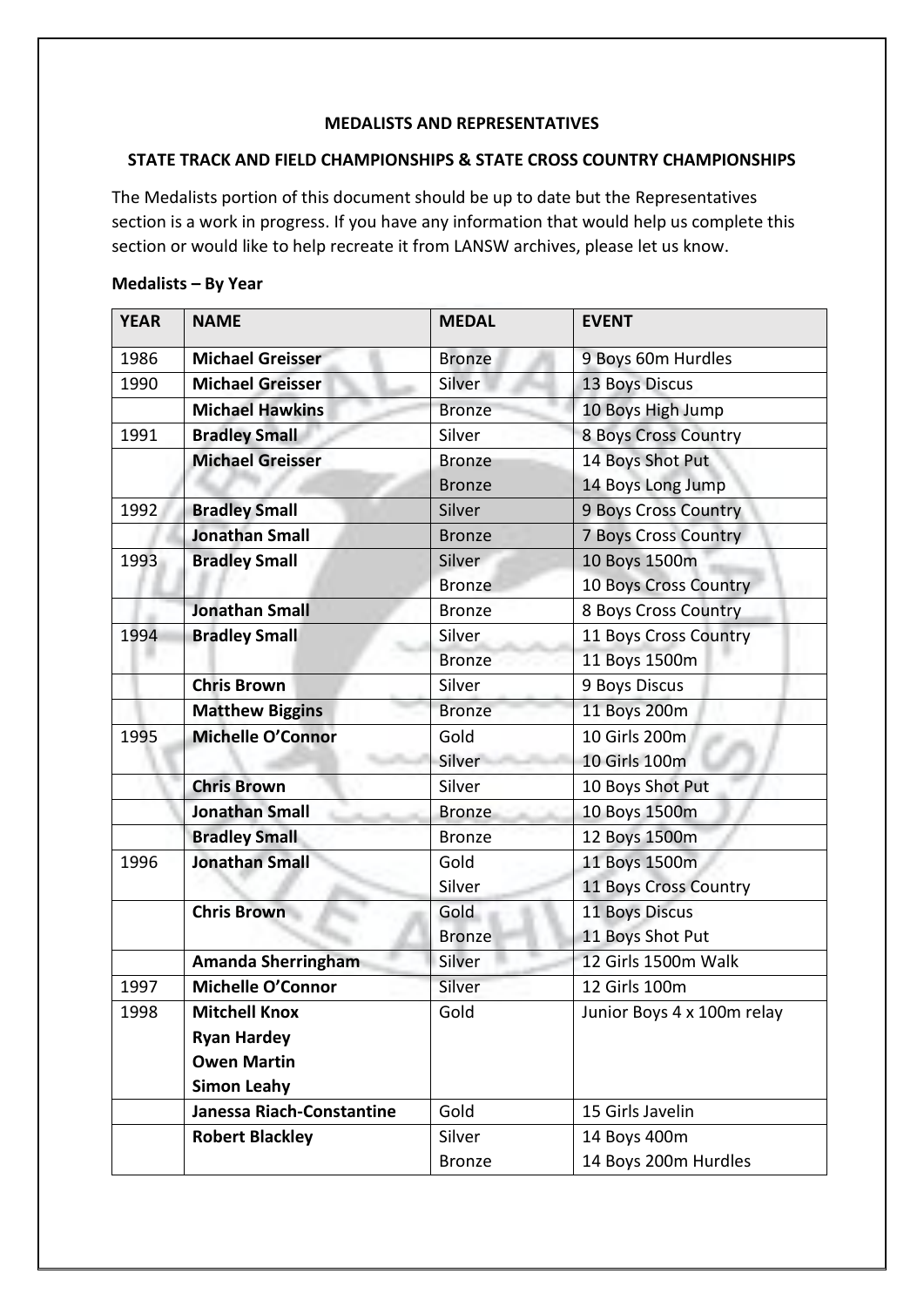|      | <b>Jade Roughan</b>     | <b>Bronze</b> | 9 Girls 70m                |
|------|-------------------------|---------------|----------------------------|
|      |                         | <b>Bronze</b> | 9 Girls 100m               |
|      | <b>Brad Warner</b>      | <b>Bronze</b> | 14 Boys 800m               |
|      | <b>Simon Leahy</b>      | <b>Bronze</b> | 9 Boys 60m Hurdles         |
| 1999 | <b>Molly Lewis</b>      | Gold          | 9 Girls High Jump          |
|      | <b>Victoria Wilcox</b>  | <b>Bronze</b> | 14 Girls Shot Put          |
|      | <b>Owen Martin</b>      | <b>Bronze</b> | 12 Boys 100m               |
|      | <b>Jade Roughan</b>     | <b>Bronze</b> | 10 Girls High Jump         |
|      | <b>Virginia Ball</b>    | <b>Bronze</b> | 10 Girls 60m Hurdles       |
| 2000 | <b>Matthew Boreland</b> | Gold          | 10 Boys 60m Hurdles        |
|      | <b>Hayden Dyer</b>      | Gold          | 9 Boys High Jump           |
|      | <b>Lauren Palmer</b>    | Silver        | 15 Girls 1500m             |
|      |                         | Silver        | 15 Girls 3km Cross Country |
|      |                         | <b>Bronze</b> | 15 Girls 3000m             |
|      | <b>Tom Paavola</b>      | Silver        | 9 Boys 400m                |
|      | <b>Owen Martin</b>      | <b>Bronze</b> | 13 Boys 200m               |
|      | <b>Virginia Ball</b>    | <b>Bronze</b> | 11 Girls 60m Hurdles       |
| 2001 | <b>Owen Martin</b>      | Gold (AU      | 14 Boys 200m               |
|      |                         | Record)       | 14 Boys 100m               |
|      |                         | Gold          |                            |
|      | <b>Tom Paavola</b>      | Gold          | 10 Boys 400m               |
|      |                         | <b>Bronze</b> | 10 Boys 200m               |
|      | <b>Virginia Ball</b>    | Silver        | 12 Girls 60m Hurdles       |
|      | <b>Nick Freeman</b>     | <b>Bronze</b> | 14 Boys 1500m              |
| 2002 | <b>Owen Martin</b>      | Gold          | 15 Boys 100m               |
|      |                         | Gold          | 15 Boys 200m               |
|      | <b>Virginia Ball</b>    | Silver        | 13 Girls 80m Hurdles       |
|      | Lisa Syme               | Silver        | 13 Girls 200m Hurdles      |
|      | <b>Tom Paavola</b>      | Silver        | 11 Boys 400m               |
|      | <b>Daniel Aguirre</b>   | Silver        | 9 Boys Shot Put            |
|      | <b>Tom Mutch</b>        | <b>Bronze</b> | 14 Boys Shot Put           |
| 2003 | <b>Tom Paavola</b>      | Silver        | 12 Boys 400m               |
|      | <b>Jade Roughan</b>     | <b>Bronze</b> | 14 Girls 200m              |
|      | <b>Virginia Ball</b>    | <b>Bronze</b> | 14 Girls 80m Hurdles       |
| 2004 | <b>Warwick Whitmore</b> | Gold          | 14 Boys 400m               |
|      |                         | Gold          | 14 Boys 800m               |
|      | <b>Donnica Clarke</b>   | Silver        | 13 Girls 100m              |
|      | <b>Kaitlin Murphy</b>   | Silver        | 13 Girls 3000m             |
|      | <b>Tom Paavola</b>      | <b>Bronze</b> | 14 Boys 400m               |
|      | <b>Tom Paavola</b>      | <b>Bronze</b> | Senior Boys 4 x 100m Relay |
|      | Mark O'Dare             |               |                            |
|      | <b>Warrick Whitmore</b> |               |                            |
|      | <b>Chris Dodd</b>       |               |                            |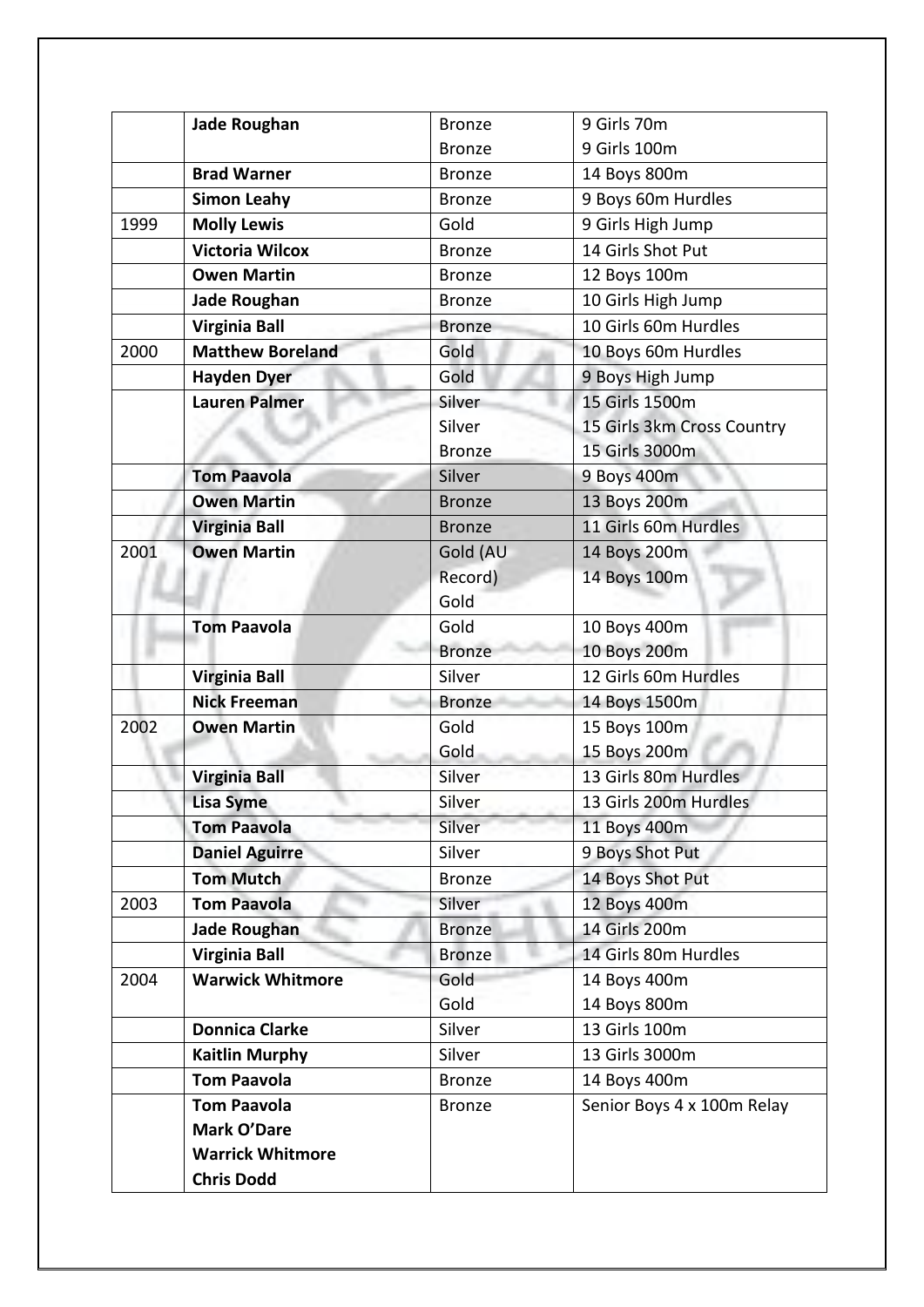| 2005 | <b>Warwick Whitmore</b>  | Gold          | 15 Boys 400m         |
|------|--------------------------|---------------|----------------------|
|      | <b>Kaitlin Murphy</b>    | Gold          | 14 Girls 1500m       |
|      | <b>Bianca Mould</b>      | Silver        | 9 Girls 70m          |
|      | <b>Tommy Robinson</b>    | <b>Bronze</b> | 13 Boys 100m         |
| 2006 | <b>Jack Collett</b>      | Gold          | 9 Boys 800m          |
|      |                          | Gold          | 9 Boys Cross Country |
|      | <b>Sam Collett</b>       | Gold          | 7 Boys Cross Country |
|      | <b>Danielle Bradbury</b> | Silver        | 14 Girls 100m        |
|      |                          | <b>Bronze</b> | 14 Girls 200m        |
|      | <b>Kaitlin Murphy</b>    | <b>Bronze</b> | 15 Girls 800m        |
|      |                          | <b>Bronze</b> | 15 Girls 1500m       |
|      | <b>Bianca Mould</b>      | <b>Bronze</b> | 10 Girls 100m        |
|      |                          | <b>Bronze</b> | 10 Girls 60m Hurdles |
| 2007 | <b>Jack Collett</b>      | Gold          | 10 Boys 800m         |
|      |                          | Gold          | 10 Boys 1500m        |
|      | <b>Tommy Robinson</b>    | Gold          | 15 Boys 200m Hurdles |
| 2019 | Izabella Dunne           | Silver        | 14 Girls 1500m Walk  |
| 2021 | <b>Ava Simos</b>         | Silver        | 15 Girls 100m        |

## **Representatives – By Year**

|             | <b>Representatives - By Year</b> |                                                                                                                                                                                                                                                                                                                            |  |  |
|-------------|----------------------------------|----------------------------------------------------------------------------------------------------------------------------------------------------------------------------------------------------------------------------------------------------------------------------------------------------------------------------|--|--|
| <b>YEAR</b> | <b>NUMBER</b>                    | <b>NAME(S) AND EVENTS</b>                                                                                                                                                                                                                                                                                                  |  |  |
| 1988        | 7                                | J. Smith, A. Clark, F. Favetta, D. Currie, B. Halon, C. Myers, S. Hooper                                                                                                                                                                                                                                                   |  |  |
| 1990        | $\overline{3}$                   | Acushla Munday, Michael Hawkins, Michael Greisser                                                                                                                                                                                                                                                                          |  |  |
| 1991        | 8                                | Anthony Small, Chris Hickman, Gavin Alexander, Ben Munday,<br>Stephan Coady, Michael Greisser, Acushla Munday, Leanne Roberts                                                                                                                                                                                              |  |  |
| 1992        | 10                               | Stacy Reed, Melissa Sherringham, Kristy Ryan, Bradley Small, James<br>Latham, Sam Fortey, Michael Hickman, Karl Reynolds, Ben Munday,<br><b>Michael Greisser</b>                                                                                                                                                           |  |  |
| 1993        | 10                               | Amanda Sherringham, Jessie Keaveney, Melissa Sherringham, Kristy<br>Ryan, Bradley Small, Cal Roper, Sam Fortey, James Latham,<br><b>Christopher Dmitrieff, Ben Munday</b>                                                                                                                                                  |  |  |
| 1994        | $\overline{7}$                   | Christopher Brown, Matthew Biggins, Bradley Small, Cal Roper, Sam<br>Fortey, James Lathan, Amanda Sherringham                                                                                                                                                                                                              |  |  |
| 1995        | 13                               | Rebecca Daly, Michelle O'Connor, Amanda Sherringham, Amy Nelson,<br>Anastasia Comninos, Jonathan Small, Christopher Brown, Cameron<br>Beaton, Matthew Biggins, Timothy Elbra, Scott McKeon, Bradley<br><b>Small, Cal Roper</b>                                                                                             |  |  |
| 1996        | 10                               | Chris Brown (U11B Discus, Shot Put), Peter Waters (U15B 100m),<br>Geoff Wilkin (U14B Javelin), James Latham (U14B Javelin), Janessa<br>Riach (U13G Javelin), Bradley Small (U13B 1500), Amanda<br>Sherringham (U12G 1500m Walk), Jonathan Small (U11B 1500m),<br>Maree Brown (U10G Shot Put), Brodie Buchal U9B High Jump) |  |  |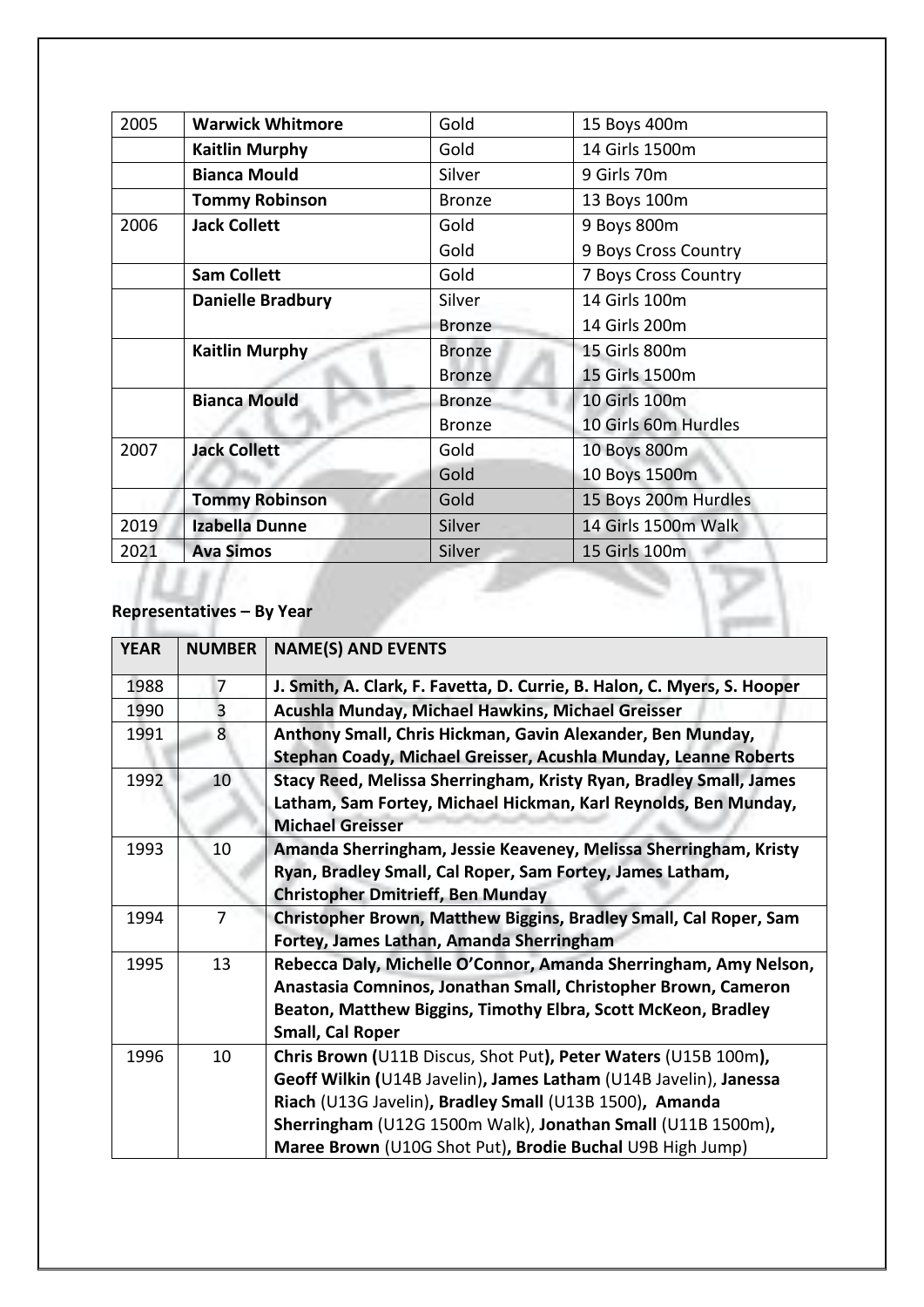| 1997 | 15 | Robert Blackley (U13B 200m, 200m Hurdles), Michelle O'Connor<br>(U12G 100m, 200m), Adam Bird (U11B 100m, 200m), James Latham<br>(U15B Javelin), Janessa Riach Constantine (U14G Javelin), Scott<br>McKeon (U14B 800m), Amanda Sherringham (U13G 1500m Walk),<br>Victoria Wilcox (U12G 400m), Kim MCMinimee (U12G 800m), Chris<br>Brown (U12B Discus), Jonathan Small (U12B 1500m), Rebecca Daly<br>(U11G High Jump), Brodie Buchal (U10B High Jump), Mitchell Knox<br>(U9B Discus, Shot Put), Nicholas Buscombe (U9B 200m)                                                                                                                                                                                                                                                                                                                                                                      |
|------|----|-------------------------------------------------------------------------------------------------------------------------------------------------------------------------------------------------------------------------------------------------------------------------------------------------------------------------------------------------------------------------------------------------------------------------------------------------------------------------------------------------------------------------------------------------------------------------------------------------------------------------------------------------------------------------------------------------------------------------------------------------------------------------------------------------------------------------------------------------------------------------------------------------|
| 1998 | 22 | Robert Blackley (U14B 200m, 200m Hurdles, 400m, 100m), Jade<br>Roughan (U9G 70m, 100m, high jump, long jump), Victoria Wilcox<br>(U14G Discus, Javelin, 400m), Brad Warner (U14B 800m, 1500m, triple<br>jump), Owen Martin (4x100m Jr relay, U11B 100m), Mitchell Knox<br>(4x100m Jr relay, U10B long jump, discus), Simon Leahy (4x100m Jr<br>relay, U9B 100m, 60m Hurdles), Scott McKeon (U15B 400m, 800m),<br>Michelle O'Connor (U13G 100m, Long Jump), Kim McMinimee (U13G<br>800m, 1500m), Chris Brown (U13B Discus, Shot Put), Jonathan Small<br>(U13B 1500m, 3000m), Cameron Watson (U9B long jump, high jump),<br>Janessa Riach-Constantine (U15G Javelin), Ryan Hardey (4x100m Jr<br>relay), Michael Lee (U14B 90m Hurldles), Lauren Palmer (U13G<br>3000m), Rebecca Daly (U12G High Jump), Joshua Veale (U10B 400m),<br>Nicholas Buscombe (U10B 200m), Aristides Comninos (U10B 1100m |
| 1999 | 18 | Walk), Justin Sopp (U9B 70m)<br>Robert Blackley (U15B 100m, 200m long jump), Brad Warner (U15B<br>800m, 1500m High Jump), Lauren Palmer (U14G 3000m, 1500m,<br>800m), Jade Roughan (U10G High Jump, Long Jump, Discus), Owen<br>Martin (U12B 100m, 200m), Justin Sopp (U10B 70m, long jump), Shane<br>Clews (U15B 800m), Michelle O'Connor (U14G 100m), Victoria Wilcox<br>(U14G Shot Put), Chris Brown (U14B Discus), Carly Bright (U13G Shot<br>Put), Tom Mutch (U12B Shot Put), Jason Roxburgh (U12B 1500m),<br>Virginia Ball (U10G 60m Hurdles, Simon Leahy (U10B 60m Hurdles),<br>Cameron Watson (U10B High Jump), Molly Lewis (U9G High Jump),<br>Tiffany Massey (U9G 100m), Elizabeth Walker (U9G 800m)                                                                                                                                                                                  |
| 2000 | 25 | Lauren Palmer (U15G 800m, 1500m, Cross Country, 3000m), Matthew<br>Boreland (U10B 60m hurdles, 70m, 100m), Tom Paavola (U9B 70m,<br>200m, 400m), Owen Martin (U13B 100m, 200m), Nick Freeman (U13B<br>1500m, 3000m), Victoria Wilcox (U15G Shot Put), Michelle O'Connor<br>(U15G 100m), Chris Brown (U15B Discus), Carly Bright (U14G Shot Put),<br>Daniel Laczkowski (U14B Long Jump), Brad Kinna (U14B 800m), John<br>McKella (U13B 400m), Virginia Ball (U11G 60m hurdles), Jade Roughan<br>(U11G 200m), Justin Sopp (U11B Long Jump), Simon Leahy (U11B 60m<br>Hurdles), Eric Koelma (U11B Triple Jump), Molly Lewis (U10G High<br>Jump), Warrick Whitmore (U10B 400m), Blake Davey (U10B 60m<br>Hurdles), Alyce Donoghue (U9G 60m Hurdles), Katherine Kinna (U9G<br>Shot Put), Melissa Payne (U9G High Jump), Hayden Dyer (U9B High<br>Jump), Timothy Giffin (U9B 400m)                    |
| 2001 | 13 | Tom Paavola (U10B 70m, 100m, 200m, 400m), Nick Freeman (U14B<br>800m, 1500m, 3000m), Owen Martin (U14B 100m, 200m), Tom Mutch                                                                                                                                                                                                                                                                                                                                                                                                                                                                                                                                                                                                                                                                                                                                                                   |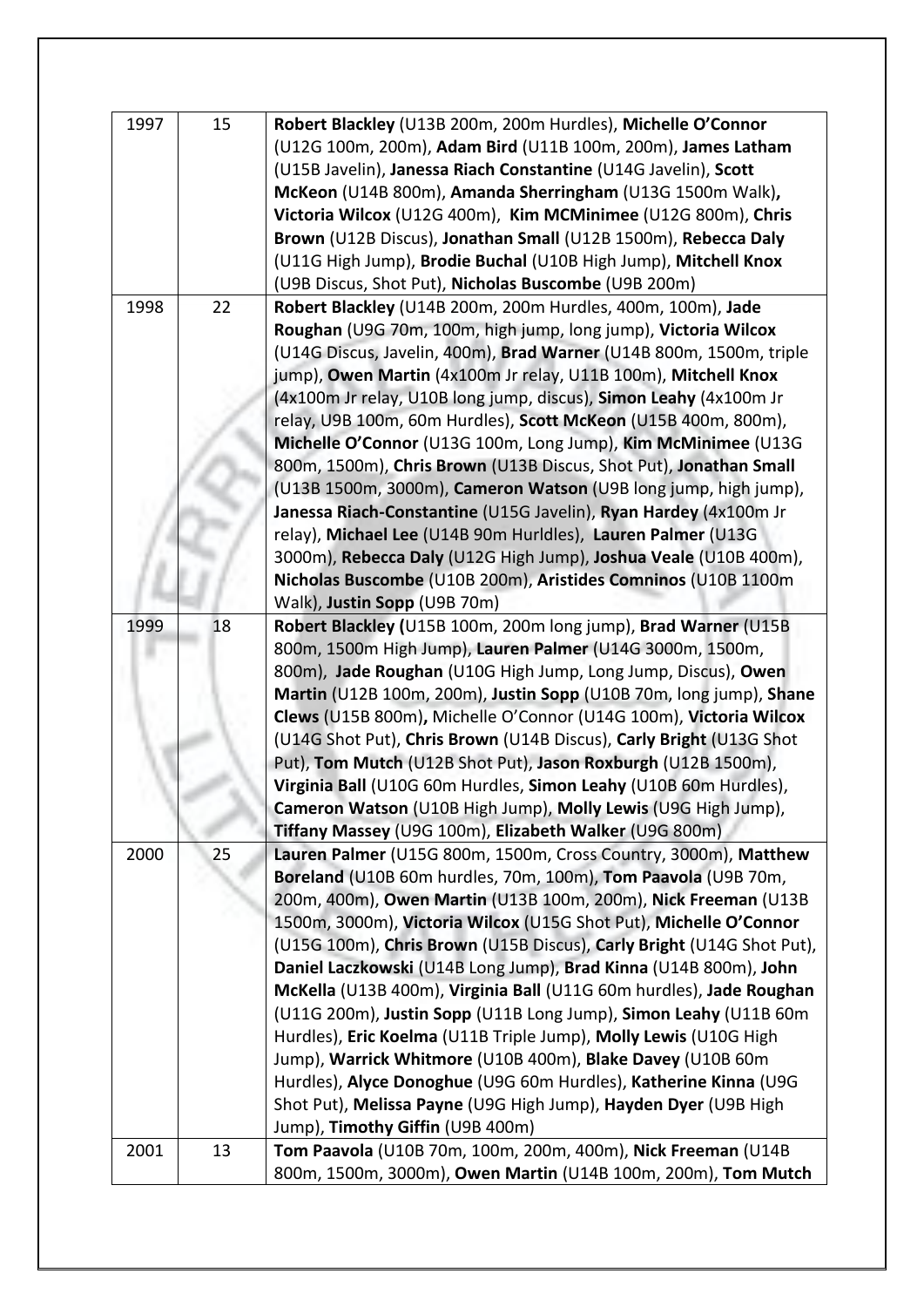|      |                | (U14B Shot Put, Discus), Kate Mitchell (U11G Discus, High Jump),<br>Katherine Kinna (U10G Discus, Shot Put), Carly Bright (U15G Shot Put),<br>Rebecca Daly (U15G Javelin), Jeremy Simpson (U14B 100m), Emma<br>Pracy (U14G 1500m), Virginia Ball (U12G 60m Hurdles), Mathew<br>Boreland (U12B 60m Hurdles), Tim Giffin (U10B 400m),                                                                                                                                                                                                                                                                                                                                                                                                                                                                                                                     |
|------|----------------|---------------------------------------------------------------------------------------------------------------------------------------------------------------------------------------------------------------------------------------------------------------------------------------------------------------------------------------------------------------------------------------------------------------------------------------------------------------------------------------------------------------------------------------------------------------------------------------------------------------------------------------------------------------------------------------------------------------------------------------------------------------------------------------------------------------------------------------------------------|
| 2002 | 19             | Chris Dodd (U13B 200m Hurdles, 80m Hurdles, Triple Jump), Owen<br>Martin (U15B 100m, 200m), Tom Mutch (U15B Shot Put, Discus), Ari<br>Comninos (U14B Discus, 1500m Walk), Matthew Boreland (U12B 60m<br>Hurdles, 200m), Tom Paavola (U11B 200m, 400m), Mark O'Dare (U10B<br>70m, 200m), Daniel Aguirre (U9B Shot Put, Discus), Nick Freeman<br>(U15B 800m), Daniel Luongo (U15B Shot Put), Lisa Syme (U13G 200m<br>Hurdles), Virginia Ball (U13G 80m Hurdles), Tahlia Bohadana (U13G<br>200m), Kate Mitchell (U12G Shot Put), Tim Giffin (U11B 400m), Patricia<br>Aguirre (U10G Shot Put), Kyle Bicket (U10B High Jump), Isabel Ball<br>(U9G 60m Hurdles), Jacob Veale (U9B 800m)                                                                                                                                                                       |
| 2003 | 21             | Chris Dodd (U14B Triple Jump, Long Jump, 90m Hurdles, 200m<br>Hurdles), Warrick Whitmore (U13B 400m, 800m, 1500m), Tom Paavola<br>(U12B 100m, 200m and 400m), Virginia Ball (U14G 80m hurdles and<br>200m hurdles), Jade Roughan (U14G 100m, 200m), Lisa Syme (U14G<br>200m hurdles, 800m), Karl Freeman (U13B 200m hurdles, 400m), Kate<br>Mitchell (U13G 200m hurdles, shot put), Mark O'Dare (U11B 100m,<br>200m), Patricia Aguirre-Acevedo (U11G Shot Put, Discus), Danielle<br>Aguirre-Acevedo (U10B Shot Put, Discus), Mitchell Knox (U15B Long<br>Jump), Ellen Patterson (U15 Girls Javelin), Aiden Cranney (U12B High<br>Jump), Kaitlyn Murphy (U12G 1500m), Nicole Bury (U11G Discus)<br>Rachelle Pengilley (U11G 400m), Jacob Veale (U10B 1500m), Aaron<br>Vassilopoulos (U10B High Jump), Isabel Ball (U10G 200m), Luke Bury<br>(U9B Discus) |
| 2012 | $\mathbf{1}$   | Tom Boaler (U10B 1500m)                                                                                                                                                                                                                                                                                                                                                                                                                                                                                                                                                                                                                                                                                                                                                                                                                                 |
| 2013 | $\overline{4}$ | Melissa Hopkins (17G 200m and High Jump), Jasmyn Garrick (U13G<br>300m), Jake Stojanovic (U12B 1500m Walk), Tom Boaler (U11B 1500m)                                                                                                                                                                                                                                                                                                                                                                                                                                                                                                                                                                                                                                                                                                                     |
| 2014 | $\mathbf{1}$   | Jasmyn Garrick (U14G 1500m and 3000m)                                                                                                                                                                                                                                                                                                                                                                                                                                                                                                                                                                                                                                                                                                                                                                                                                   |
| 2015 | $\overline{2}$ | Ava Simos (U9G 70m and 60m Hurdles), James Fleming (U9B 70m)                                                                                                                                                                                                                                                                                                                                                                                                                                                                                                                                                                                                                                                                                                                                                                                            |
| 2016 | $\overline{2}$ | Ava Simos (U10G 70m, 100m and 60m Hurdles), James Fleming (U10B<br>70m)                                                                                                                                                                                                                                                                                                                                                                                                                                                                                                                                                                                                                                                                                                                                                                                 |
| 2017 | 9              | Talon Woodward (U13B 800m, 1500m and 3000m), Jasmyn Garrick<br>(U17G 800m and 1500m), Elfie Piper (U9B 400m and 800m), Jaime<br>Sheary (U14G 1500m), Imogen Ryan (U11G Shot Put), Maya Dillon<br>(U11G 1500m), Annie Lowbridge (U10G 400m), Mia Smyth (U10G<br>1500m), Jahriah Ugri (U10B 1500m)                                                                                                                                                                                                                                                                                                                                                                                                                                                                                                                                                        |
| 2018 | 9              | Ava Simos (U12G 100m, 200m and 60m Hurdles), Layla Pace (U9G<br>100m, 200m and 400m), India-Rose Barnett (U13G High Jump), Liliya<br>Tatarinoff (U12G 400m), Annie Lowbridge (U11G 200m), Matilda<br>Young (U11G 100m), Jahriah Ugri (U11B 1500m), Tyla Channells (U9G<br>800m), Jimmy Johnston (U9B Long Jump)                                                                                                                                                                                                                                                                                                                                                                                                                                                                                                                                         |